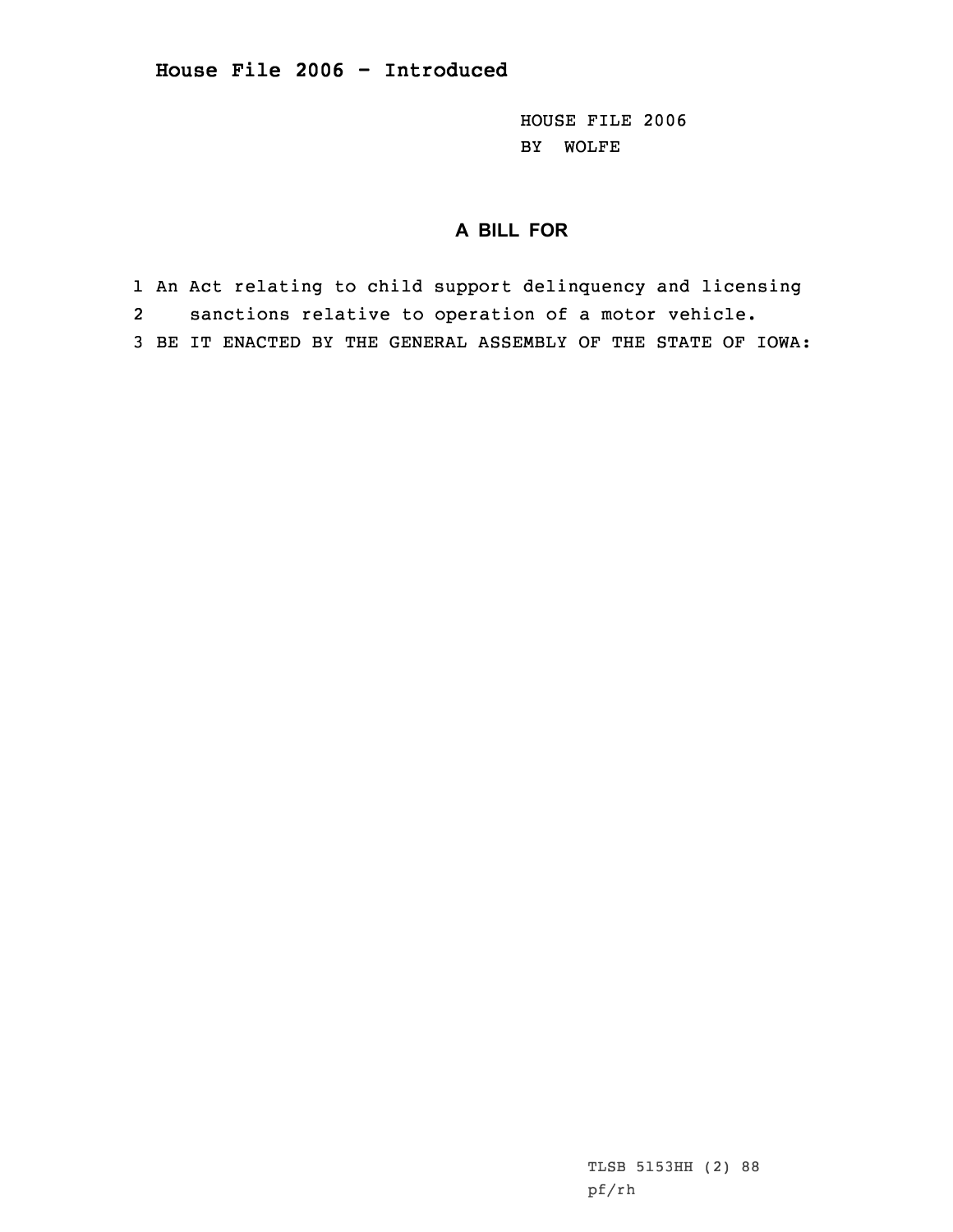1 Section 1. Section 252J.1, subsections 3 and 5, Code 2020, 2 are amended to read as follows:

 3. *"License"* means <sup>a</sup> license, certification, registration, permit, approval, renewal, or other similar authorization issued to an individual by <sup>a</sup> licensing authority which evidences the admission to, or granting of authority to engage in, <sup>a</sup> profession, occupation, business, industry, or recreation or to operate or register <sup>a</sup> motor vehicle. *"License"* includes licenses for hunting, fishing, boating, or other recreational activity but does not include <sup>a</sup> license to operate <sup>a</sup> motor 11 vehicle.

12 5. *"Licensing authority"* means <sup>a</sup> county treasurer, county recorder or designated depositary, the supreme court, or an instrumentality, agency, board, commission, department, officer, organization, or any other entity of the state, which has authority within this state to suspend or revoke <sup>a</sup> license or to deny the renewal or issuance of <sup>a</sup> license authorizing an 18 individual to register or operate a motor vehicle or to engage in <sup>a</sup> business, occupation, profession, recreation, or industry, but not to operate <sup>a</sup> motor vehicle.

21 Sec. 2. Section 321.218, subsection 1, Code 2020, is amended 22 to read as follows:

 1. <sup>A</sup> person whose driver's license or operating privilege has been denied, canceled, suspended, or revoked as provided 25 in this [chapter](https://www.legis.iowa.gov/docs/code/2020/321.pdf) or as provided in section [252J.8](https://www.legis.iowa.gov/docs/code/2020/252J.8.pdf), and who operates <sup>a</sup> motor vehicle upon the highways of this state while the license or privilege is denied, canceled, suspended, or revoked, commits <sup>a</sup> simple misdemeanor. In addition to any other penalties, the punishment imposed for <sup>a</sup> violation of this subsection shall include assessment of <sup>a</sup> fine of not less than two hundred fifty dollars nor more than one thousand five hundred dollars.

33 Sec. 3. Section 321.218, subsection 3, paragraph a, Code 34 2020, is amended to read as follows:

-1-

35 *a.* The department, upon receiving the record of the

LSB 5153HH (2) 88 pf/rh 1/2